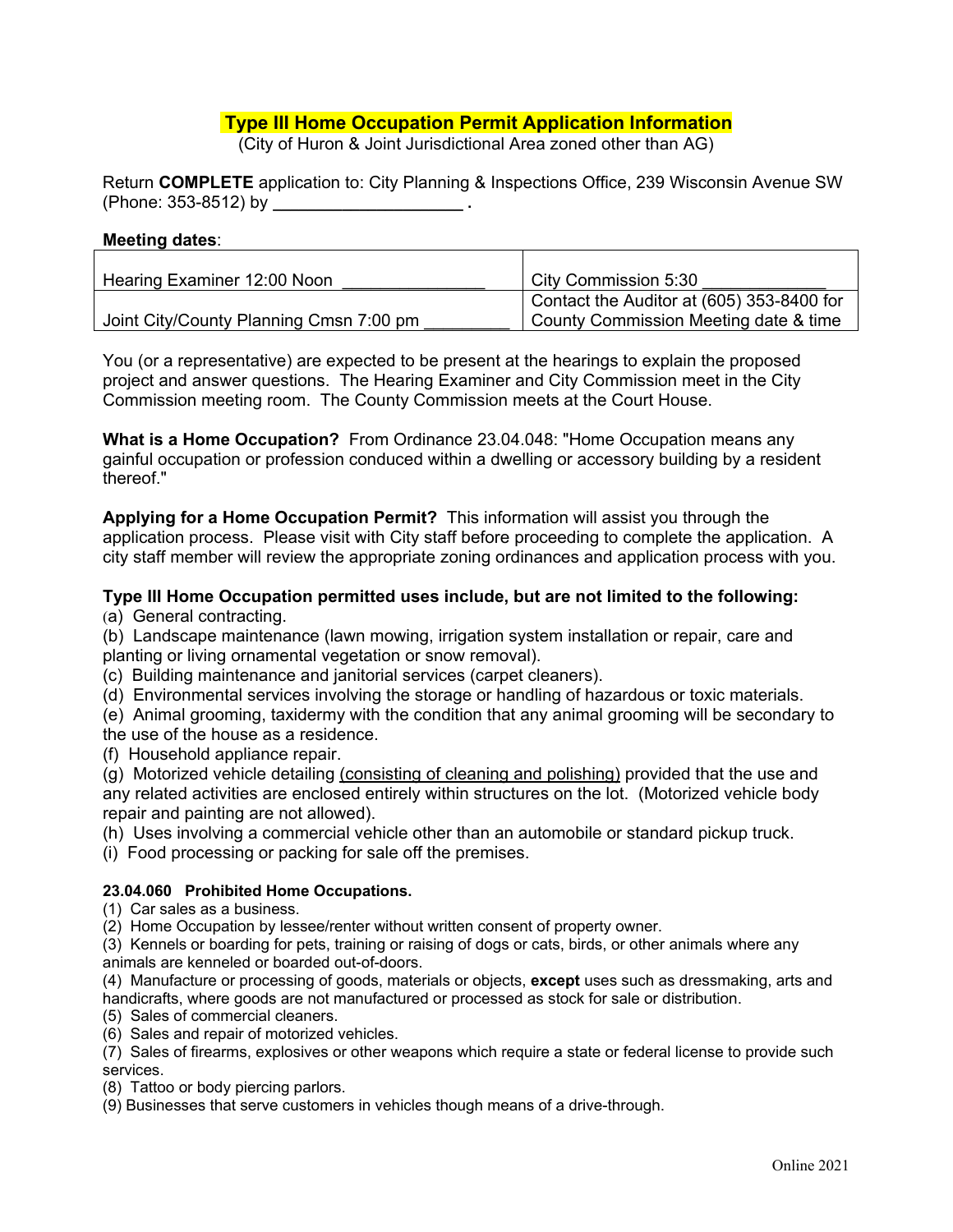**The Neighborhood**: It is highly recommended that you visit with and inform your immediate neighbors about your plans and address their concerns in your application.

**The Form**: The application must be filed **30 days** prior to the public hearing date. An incomplete form will not be accepted.

**Joint Jurisdictional Area**: If your property is located outside city limits in the Joint Jurisdictional Area and zoned other than Ag, you are required to apply to the City of Huron for a home occupation permit. A joint city/county planning commission meeting will be scheduled to hear your request. The Joint Planning Commission makes a recommendation and then second and third hearings are held in front of the City Commission and County Commission who make the decision.

**Fee**: There is a \$350.00 application fee which covers the cost of processing your request. If at any time prior to the City Commission (Zoning Board of Adjustment) hearing you withdraw your request, you will be refunded \$175.00.

#### **THE PROCESS**

**Review**: The Planning and Inspection Offices will review your request and any property involved. Written remarks/recommendations will be forwarded to the Hearing Examiner who may then suggest that the applicant be required to abide by certain conditions as part of the approval of their request. Such recommendations are available to the applicant upon request.

**Notice**: The City will publish a notice of the public hearings in the Huron Daily Plainsman at least ten days before the first hearing. Also, seven to ten days before the hearing by the Hearing Examiner; the Planning Office will post a sign on the applicant's property and will mail a project notice to all property owners and/or residents within 150 feet of your property (excluding public right-of-way). The Planning Office can provide you with a list of addresses that will be notified.

### **HEARINGS**

**Hearing Examiner**: Generally held on the third Wednesday of the month, the Hearing Examiner will hold the first public hearing and take testimony for and against your request. Following the discussion, the Hearing Examiner and may recommend in favor, in favor with conditions, or against your request. The Examiner's recommendation will be forwarded to the Board of Adjustment.

**Board of Adjustment**: Generally on the following Monday at 5:30 pm the City Commission will consider your request. Following the discussion of your request, they may vote in favor or against your request.

**Renewals:** All home occupation permits are reviewed every two years. There is no fee charged for the renewals. If a complaint regarding the home occupation occurs, the property will be inspected prior to the 2-year renewal and you will be notified of any changes regarding the permit.

If you have questions, please call 353-8512.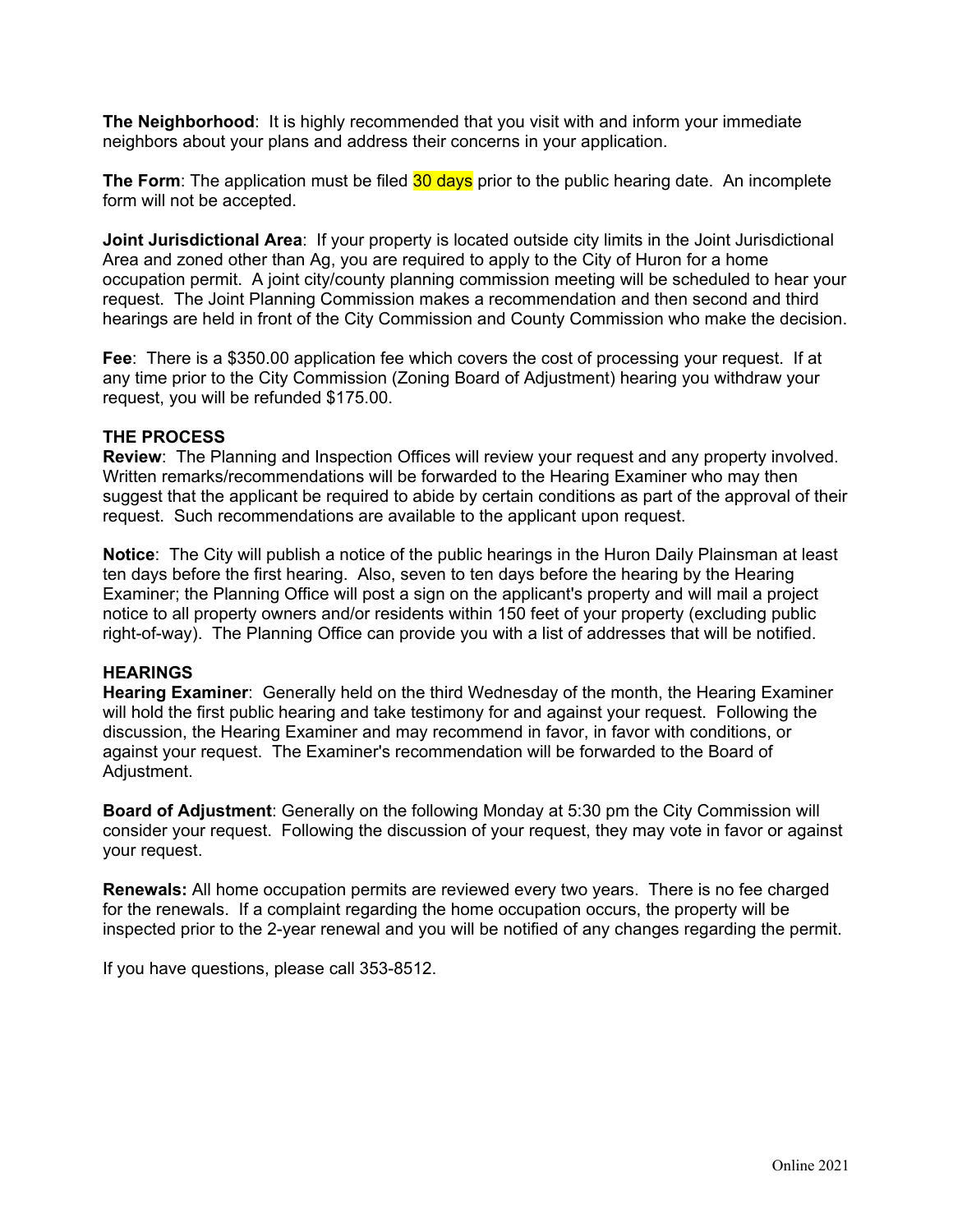# HOME OCCUPATION PERMIT APPLICATION

Filing fee - \$350.00 [please print]

| Applicant: |                                                                                                                                                                                                        |
|------------|--------------------------------------------------------------------------------------------------------------------------------------------------------------------------------------------------------|
|            |                                                                                                                                                                                                        |
|            |                                                                                                                                                                                                        |
|            |                                                                                                                                                                                                        |
|            |                                                                                                                                                                                                        |
|            | Zoning code affected: 23.__________ & 23._____.<br>Zone: __________________                                                                                                                            |
|            |                                                                                                                                                                                                        |
|            |                                                                                                                                                                                                        |
|            | NOTE: All approved home occupation permits shall be granted with the following conditions:<br>(1) The Hearing Examiner and City Commission may attach restrictions or stipulations as<br>they see fit. |
|            | All home occupation permits are subject to biennial review.<br>(2)<br>(3) There shall be no renewal permit fee for home occupation permits.                                                            |
| 1.         |                                                                                                                                                                                                        |
|            |                                                                                                                                                                                                        |
|            |                                                                                                                                                                                                        |
|            |                                                                                                                                                                                                        |
|            |                                                                                                                                                                                                        |
| 2.         | What will be its effect on your neighborhood: __________________________________                                                                                                                       |
|            |                                                                                                                                                                                                        |
|            |                                                                                                                                                                                                        |
|            |                                                                                                                                                                                                        |
| 3.         | Describe any special situations which the commission should consider:                                                                                                                                  |
|            |                                                                                                                                                                                                        |
|            |                                                                                                                                                                                                        |
|            |                                                                                                                                                                                                        |
|            |                                                                                                                                                                                                        |
| 4.         | Hours of operation?                                                                                                                                                                                    |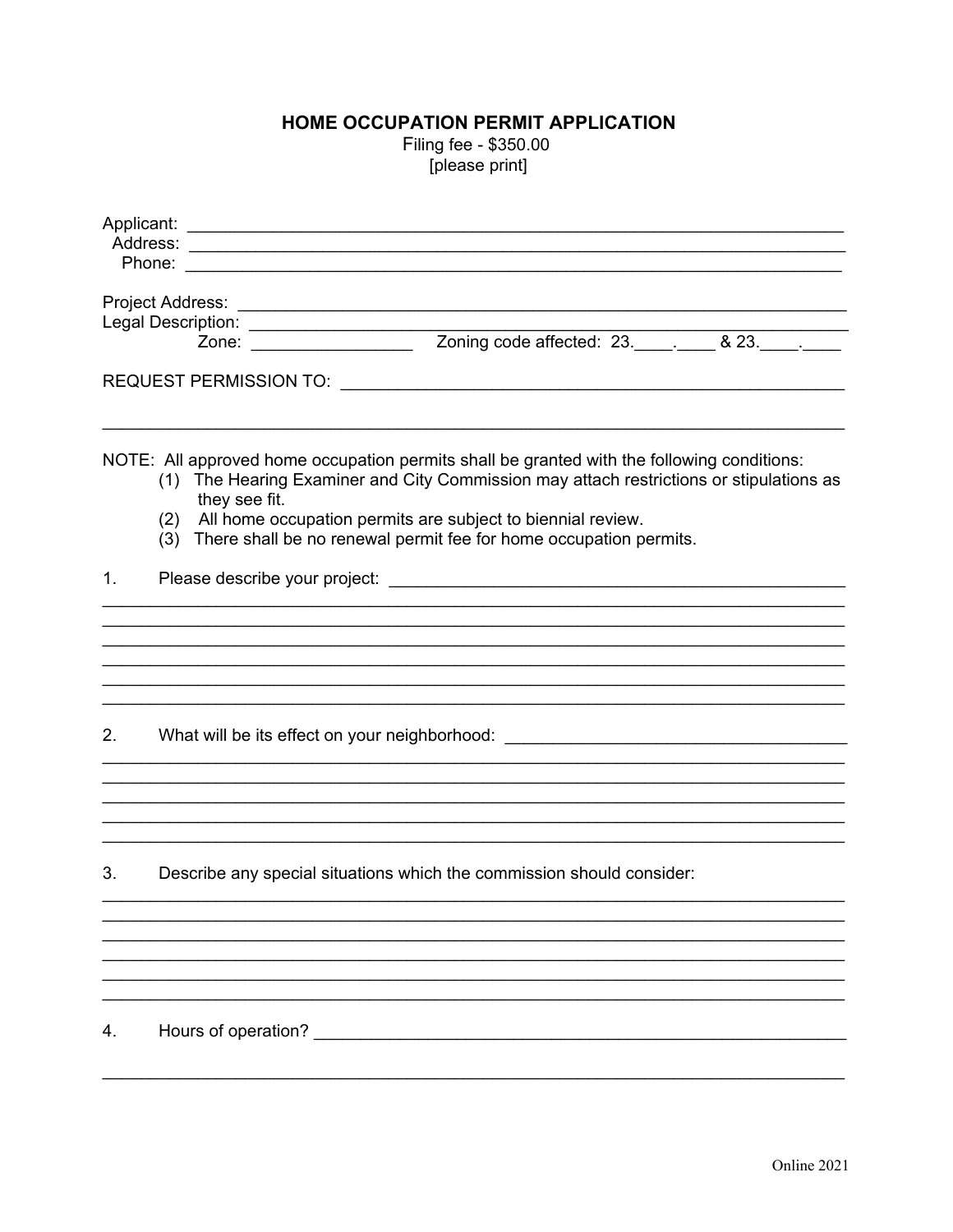Please review the following requirements and mark your ability to comply. If you cannot comply with one or more of the requirements, explain the situation and why you cannot meet the requirement(s).

|                |                                                                                                                                                                                                                                                                                                                                       | Can | Cannot<br>comply comply |
|----------------|---------------------------------------------------------------------------------------------------------------------------------------------------------------------------------------------------------------------------------------------------------------------------------------------------------------------------------------|-----|-------------------------|
| 1.             | The home occupation will be conducted within the dwelling or<br>accessory building.                                                                                                                                                                                                                                                   |     |                         |
| 2.             | The home occupation is subordinate to the principal use of the<br>premises.                                                                                                                                                                                                                                                           |     |                         |
| 3.             | There will be no exterior visible evidence of the home occupation.                                                                                                                                                                                                                                                                    |     |                         |
| 4.             | Signage allowed: One single surfaced nameplate sign not exceed<br>two square foot in area per surface. Sign may indicate the name of<br>the occupant, address of the occupant, and the type of home occupation.<br>The sign must be located behind the property line, which is generally 1'<br>inside (toward the home) the sidewalk. |     |                         |
| 5.             | There will be no commodity sold upon the premises except that<br>which is prepared on the site or furnished as incidental to the<br>service rendered.                                                                                                                                                                                 |     |                         |
| 6.             | The home occupation will cause no emission of odor, gas, smoke,<br>dust or noise.                                                                                                                                                                                                                                                     |     |                         |
| 7 <sub>1</sub> | I will provide at least three off-street parking spaces for customers.<br>Where are these located on the property?                                                                                                                                                                                                                    |     |                         |
|                |                                                                                                                                                                                                                                                                                                                                       |     |                         |

In signing this application, I understand and acknowledge that the City of Huron will post a sign on my property and notify my neighbors (adjacent to the location of the requested use).

I do hereby authorize entry to city staff/hearing examiner onto the property before the meeting for the purpose of reviewing the request.

| Signature of Applicant:                                                                   | Date: |
|-------------------------------------------------------------------------------------------|-------|
| Signature of Property Owner:                                                              | Date: |
| Home occupations are intended for the residents of residential properties and will not be |       |

**Home occupations are intended for the residents of residential properties and will not be granted for parties that do not reside at the requested residence.** 

| Hearing Examiner Recommendation: Approved: $\Box$ Denied: $\Box$ Withdrawn: $\Box$ |  |  |
|------------------------------------------------------------------------------------|--|--|
| <b>City Commission Comments:</b>                                                   |  |  |
|                                                                                    |  |  |

|  | Approved: $\square$ Denied: $\square$ Withdrawn: $\square$ |
|--|------------------------------------------------------------|